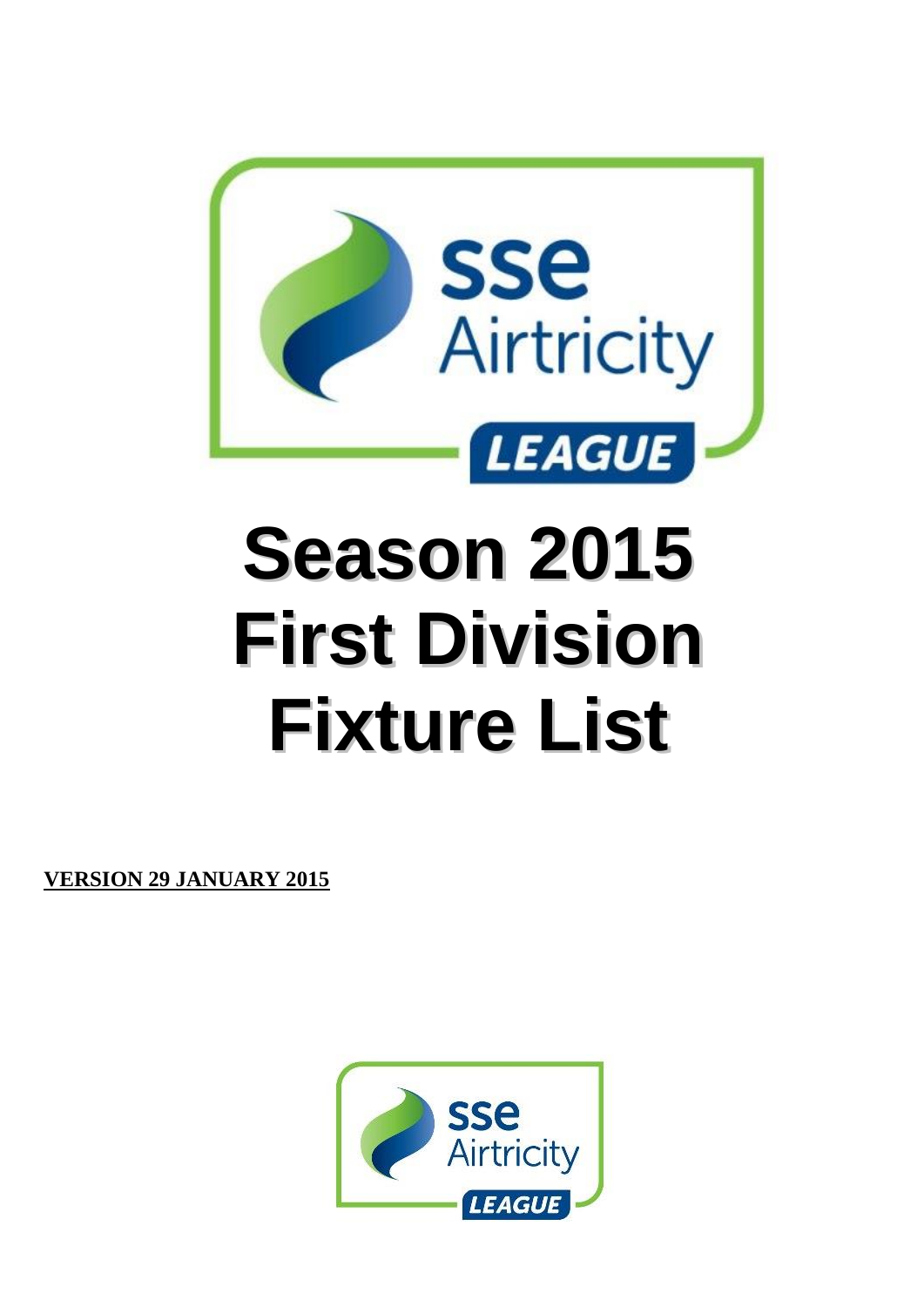## **FIRST DIVISION**

## **SERIES NO. 1**

| Cabinteely                                                             |                   |
|------------------------------------------------------------------------|-------------------|
| Fri. 6 March<br>Waterford United<br><b>Athlone Town</b><br>R.S.C.<br>V | $7.45$ pm         |
| Fri. 6 March<br>Tolka Park<br>Shelbourne<br>Finn Harps                 | $8.00 \text{ pm}$ |
| St. Colman's Park<br>Sat. 7 March<br>Cobh Ramblers<br>U.C.D.<br>V      | $7.45$ pm         |



### **MONDAY 9 th MARCH – EA SPORTS CUP FIRST ROUND**

| Fri. 13 March       | <b>Athlone Town</b>     | $\mathbf{V}$ | <b>Cobh Ramblers</b>    | <b>Athlone Town Stadium</b> | 7.45 pm           |
|---------------------|-------------------------|--------------|-------------------------|-----------------------------|-------------------|
| Fri. 13 March       | U.C.D.                  | $\mathbf{V}$ | Shelbourne              | The UCD Bowl                | 7.45 pm           |
| Fri. 13 March       | Finn Harps              | $\mathbf{V}$ | Cabinteely              | Finn Park                   | $8.00 \text{ pm}$ |
| Fri. 13 March       | <b>Wexford Youths</b>   | $\mathbf{V}$ | <b>Waterford United</b> | Ferrycarrig Park            | $8.00 \text{ pm}$ |
| <b>SERIES NO. 3</b> |                         |              |                         |                             |                   |
| Fri. 20 March       | Cabinteely              | V            | Shelbourne              | <b>Stradbrook</b>           | 7.45 pm           |
| Fri. 20 March       | U.C.D.                  | V            | <b>Athlone Town</b>     | The UCD Bowl                | 7.45 pm           |
| Fri. 20 March       | <b>Waterford United</b> | V            | Finn Harps              | R.S.C.                      | 7.45 pm           |
| Sat. 21 March       | <b>Cobh Ramblers</b>    | $\mathbf{V}$ | <b>Wexford Youths</b>   | St. Colman's Park           | 7.45 pm           |
| <b>SERIES NO. 4</b> |                         |              |                         |                             |                   |
| Fri. 27 March       | Cabinteely              | $\mathbf{V}$ | <b>Waterford United</b> | <b>Stradbrook</b>           | 7.45 pm           |
| Fri. 27 March       | Finn Harps              | V            | <b>Cobh Ramblers</b>    | Finn Park                   | $8.00 \text{ pm}$ |
| Fri. 27 March       | Shelbourne              | $\mathbf{V}$ | <b>Athlone Town</b>     | Tolka Park                  | $8.00 \text{ pm}$ |
| Fri. 27 March       | <b>Wexford Youths</b>   | $\mathbf{V}$ | U.C.D.                  | Ferrycarrig Park            | $8.00 \text{ pm}$ |
| <b>SERIES NO. 5</b> |                         |              |                         |                             |                   |
| Fri. 3 April        | <b>Athlone Town</b>     | $\mathbf{V}$ | <b>Wexford Youths</b>   | <b>Athlone Town Stadium</b> | 7.45 pm           |
| Fri. 3 April        | U.C.D.                  | V            | Finn Harps              | The UCD Bowl                | $7.45$ pm         |
| Fri. 3 April        | <b>Waterford United</b> | V            | Shelbourne              | R.S.C.                      | $7.45$ pm         |
| Sat. 4 April        | <b>Cobh Ramblers</b>    | $\mathbf{V}$ | Cabinteely              | St. Colman's Park           | $7.45$ pm         |
|                     |                         |              |                         |                             |                   |

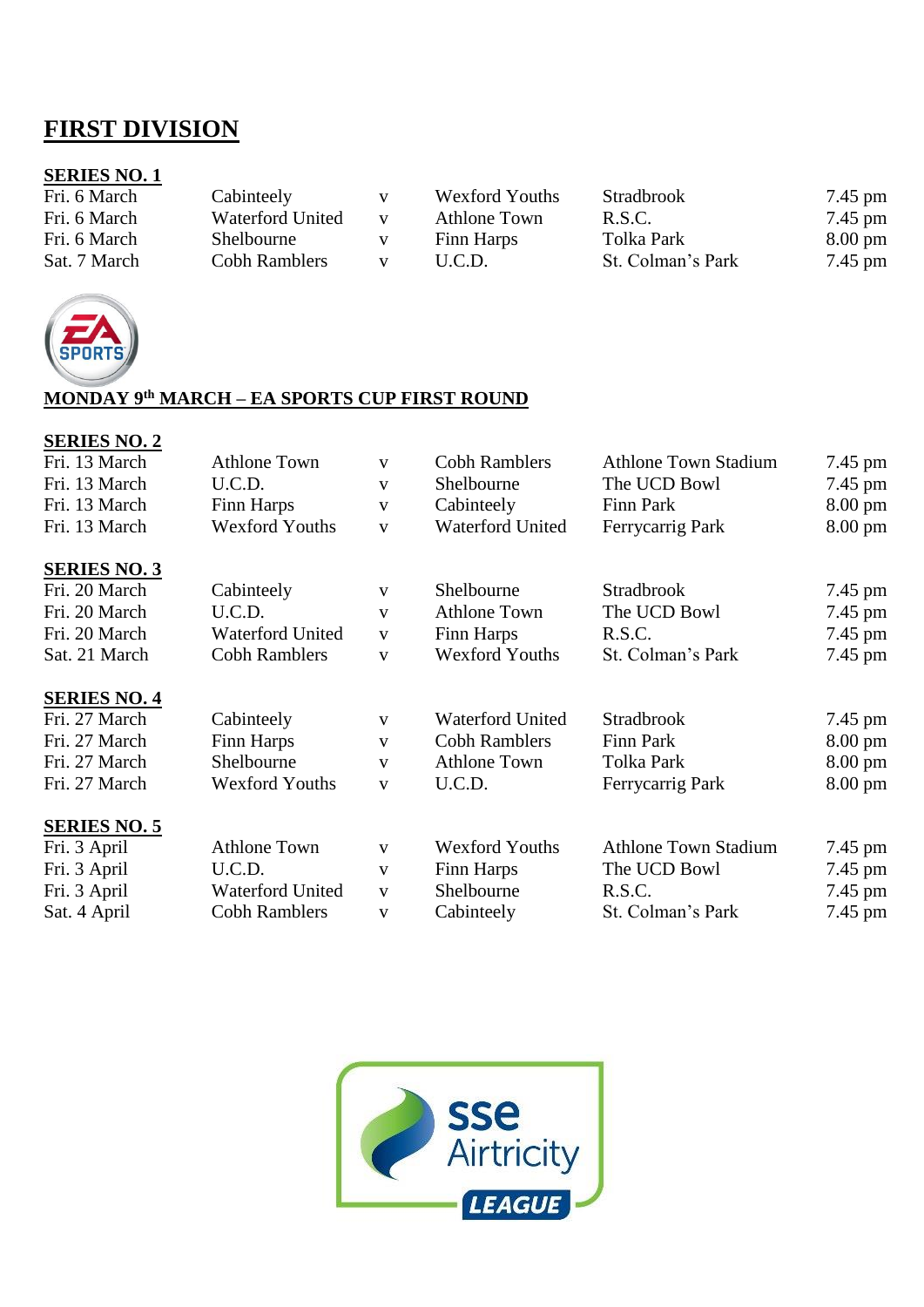

## **MONDAY /TUESDAY 6th/7th APRIL – EA SPORTS CUP SECOND ROUND**

| <b>SERIES NO. 6</b>  |                         |              |                         |                             |         |
|----------------------|-------------------------|--------------|-------------------------|-----------------------------|---------|
| Fri. 10 April        | Cabinteely              | V            | U.C.D.                  | Stradbrook                  | 7.45 pm |
| Fri. 10 April        | Waterford United        | V            | <b>Cobh Ramblers</b>    | R.S.C.                      | 7.45 pm |
| Fri. 10 April        | Finn Harps              | V            | <b>Athlone Town</b>     | <b>Finn Park</b>            | 8.00 pm |
| Fri. 10 April        | Shelbourne              | V            | <b>Wexford Youths</b>   | <b>Tolka Park</b>           | 8.00 pm |
| <b>SERIES NO. 7</b>  |                         |              |                         |                             |         |
| Fri. 17 April        | <b>Athlone Town</b>     | $\mathbf{V}$ | Cabinteely              | <b>Athlone Town Stadium</b> | 7.45 pm |
| Fri. 17 April        | U.C.D.                  | $\mathbf{V}$ | <b>Waterford United</b> | The UCD Bowl                | 7.45 pm |
| Fri. 17 April        | <b>Wexford Youths</b>   | $\mathbf{V}$ | Finn Harps              | Ferrycarrig Park            | 8.00 pm |
| Sat. 18 April        | <b>Cobh Ramblers</b>    | $\mathbf V$  | Shelbourne              | St. Colman's Park           | 7.45 pm |
| <b>SERIES NO. 8</b>  |                         |              |                         |                             |         |
| Fri. 24 April        | <b>Athlone Town</b>     | V            | <b>Waterford United</b> | <b>Athlone Town Stadium</b> | 7.45 pm |
| Fri. 24 April        | U.C.D.                  | V            | <b>Cobh Ramblers</b>    | The UCD Bowl                | 7.45 pm |
| Fri. 24 April        | Finn Harps              | $\mathbf{V}$ | Shelbourne              | <b>Finn Park</b>            | 8.00 pm |
| Fri. 24 April        | <b>Wexford Youths</b>   | V            | Cabinteely              | Ferrycarrig Park            | 8.00 pm |
| <b>SERIES NO. 9</b>  |                         |              |                         |                             |         |
| Fri. 1 May           | Cabinteely              | $\mathbf{V}$ | Finn Harps              | Stradbrook                  | 7.45 pm |
| Fri. 1 May           | Waterford United        | V            | <b>Wexford Youths</b>   | R.S.C.                      | 7.45 pm |
| Fri. 1 May           | Shelbourne              | V            | U.C.D.                  | <b>Tolka Park</b>           | 8.00 pm |
| Sat. 2 May           | <b>Cobh Ramblers</b>    | V            | <b>Athlone Town</b>     | St. Colman's Park           | 7.45 pm |
| <b>SERIES NO. 10</b> |                         |              |                         |                             |         |
| Fri. 8 May           | <b>Athlone Town</b>     | $\mathbf{V}$ | U.C.D.                  | <b>Athlone Town Stadium</b> | 7.45 pm |
| Fri. 8 May           | Finn Harps              | V            | <b>Waterford United</b> | <b>Finn Park</b>            | 8.00 pm |
| Fri. 8 May           | Shelbourne              | $\mathbf{V}$ | Cabinteely              | <b>Tolka Park</b>           | 8.00 pm |
| Fri. 8 May           | <b>Wexford Youths</b>   | $\mathbf{V}$ | <b>Cobh Ramblers</b>    | Ferrycarrig Park            | 8.00 pm |
| <b>SERIES NO. 11</b> |                         |              |                         |                             |         |
| Fri. 15 May          | <b>Athlone Town</b>     | $\mathbf{V}$ | Shelbourne              | <b>Athlone Town Stadium</b> | 7.45 pm |
| Fri. 15 May          | U.C.D.                  | V            | <b>Wexford Youths</b>   | The UCD Bowl                | 7.45 pm |
| Fri. 15 May          | <b>Waterford United</b> | V            | Cabinteely              | R.S.C.                      | 7.45 pm |
| Sat. 16 May          | <b>Cobh Ramblers</b>    | V            | Finn Harps              | St. Colman's Park           | 7.45 pm |
|                      |                         |              |                         |                             |         |

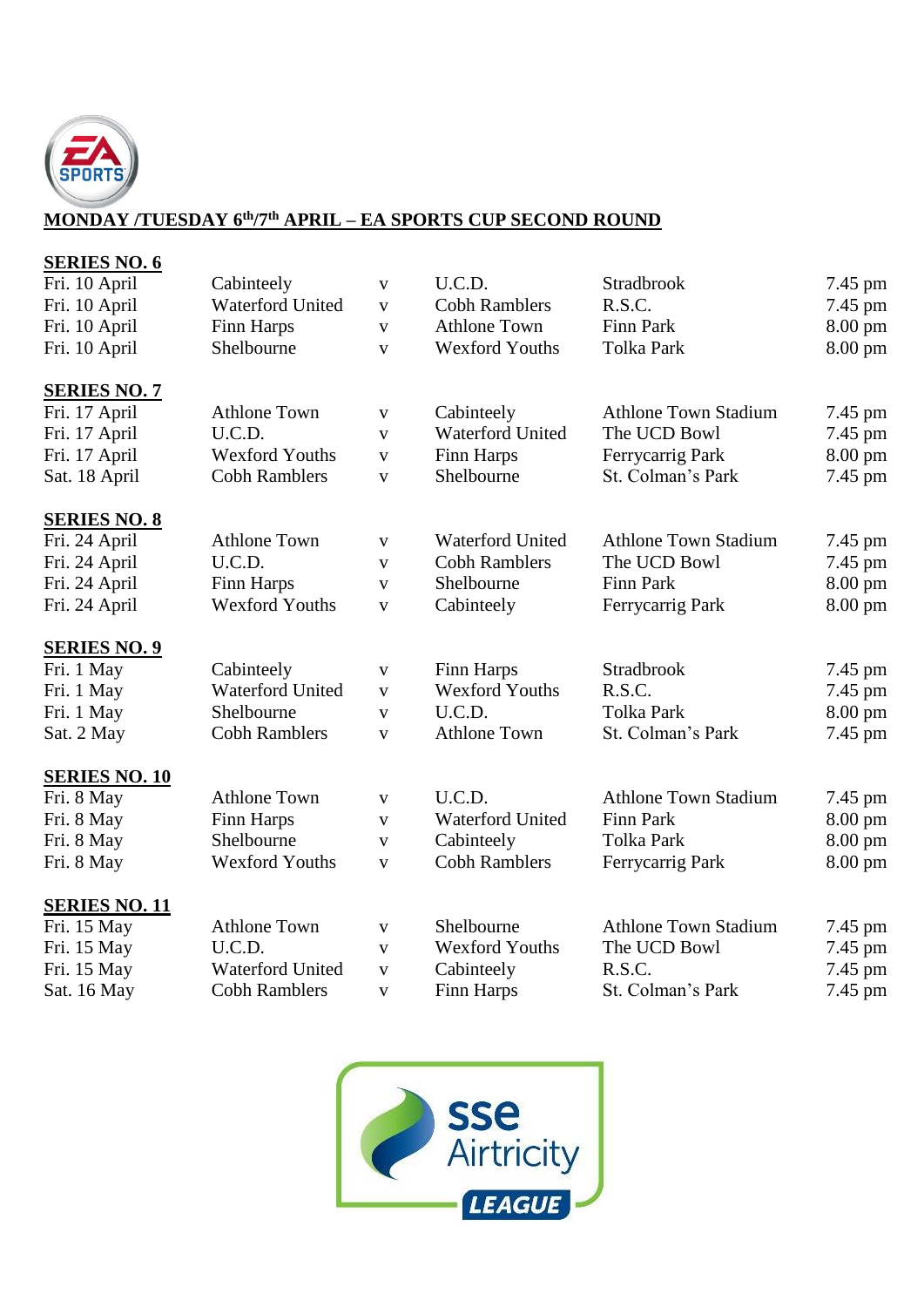

## **MONDAY /TUESDAY 18th/19th MAY – EA SPORTS CUP QUARTER-FINALS**

#### **SERIES NO. 12**

| Fri. 22 May | Cabinteely            | V | Cobh Ramblers           | <b>Stradbrook</b> | 7.45 pm           |
|-------------|-----------------------|---|-------------------------|-------------------|-------------------|
| Fri. 22 May | Finn Harps            |   | U.C.D.                  | Finn Park         | $8.00 \text{ pm}$ |
| Fri. 22 May | Shelbourne            |   | <b>Waterford United</b> | Tolka Park        | $8.00 \text{ pm}$ |
| Fri. 22 May | <b>Wexford Youths</b> |   | Athlone Town            | Ferrycarrig Park  | $8.00 \text{ pm}$ |

#### **WEEKEND ENDING SUNDAY 31st MAY – FAI CUP SECOND ROUND**

## **SERIES NO. 13**

| <b>Athlone Town</b>     | V            | Finn Harps            | <b>Athlone Town Stadium</b> | $7.45$ pm         |
|-------------------------|--------------|-----------------------|-----------------------------|-------------------|
| <b>Cobh Ramblers</b>    | V            | Waterford United      | St. Colman's Park           | $7.45$ pm         |
| U.C.D.                  | V            | Cabinteely            | The UCD Bowl                | $7.45$ pm         |
| <b>Wexford Youths</b>   | V            | Shelbourne            | Ferrycarrig Park            | $8.00 \text{ pm}$ |
|                         |              |                       |                             |                   |
|                         |              |                       |                             |                   |
| Cabinteely              | V            | <b>Athlone Town</b>   | <b>Stradbrook</b>           | 7.45 pm           |
| <b>Waterford United</b> | $\mathbf{V}$ | U.C.D.                | R.S.C.                      | $7.45$ pm         |
| Finn Harps              | V            | <b>Wexford Youths</b> | Finn Park                   | $8.00 \text{ pm}$ |
| Shelbourne              | V            | <b>Cobh Ramblers</b>  | Tolka Park                  | $8.00 \text{ pm}$ |
|                         |              |                       |                             |                   |

## **MID-SEASON BREAK – SATURDAY 13 th JUNE – THURSDAY 25 th JUNE (inclusive) – NO FIXTURES**

| Fri. 26 June         | Cabinteely          | V            | Wexford Youths       | Stradbrook                  | $7.45$ pm         |
|----------------------|---------------------|--------------|----------------------|-----------------------------|-------------------|
| Fri. 26 June         | Waterford United    | V            | <b>Athlone Town</b>  | R.S.C.                      | $7.45$ pm         |
| Fri. 26 June         | Shelbourne          | V            | Finn Harps           | Tolka Park                  | $8.00 \text{ pm}$ |
| Sat. 27 June         | Cobh Ramblers       | V            | U.C.D.               | St. Colman's Park           | $7.45$ pm         |
| <b>SERIES NO. 16</b> |                     |              |                      |                             |                   |
| Fri. 3 July          | <b>Athlone Town</b> | $\mathbf{V}$ | <b>Cobh Ramblers</b> | <b>Athlone Town Stadium</b> | 7.45 pm           |
| Fri. 3 July          | U.C.D.              | v            | Shelbourne           | The UCD Bowl                | $7.45$ pm         |

| Fri. 3 July | U.C.D.                | Shelbourne       | The UCD BOWL     | $1.45$ pm         |
|-------------|-----------------------|------------------|------------------|-------------------|
| Fri. 3 July | Finn Harps            | Cabinteely       | Finn Park        | $8.00 \text{ pm}$ |
| Fri. 3 July | <b>Wexford Youths</b> | Waterford United | Ferrycarrig Park | $8.00 \text{ pm}$ |
|             |                       |                  |                  |                   |

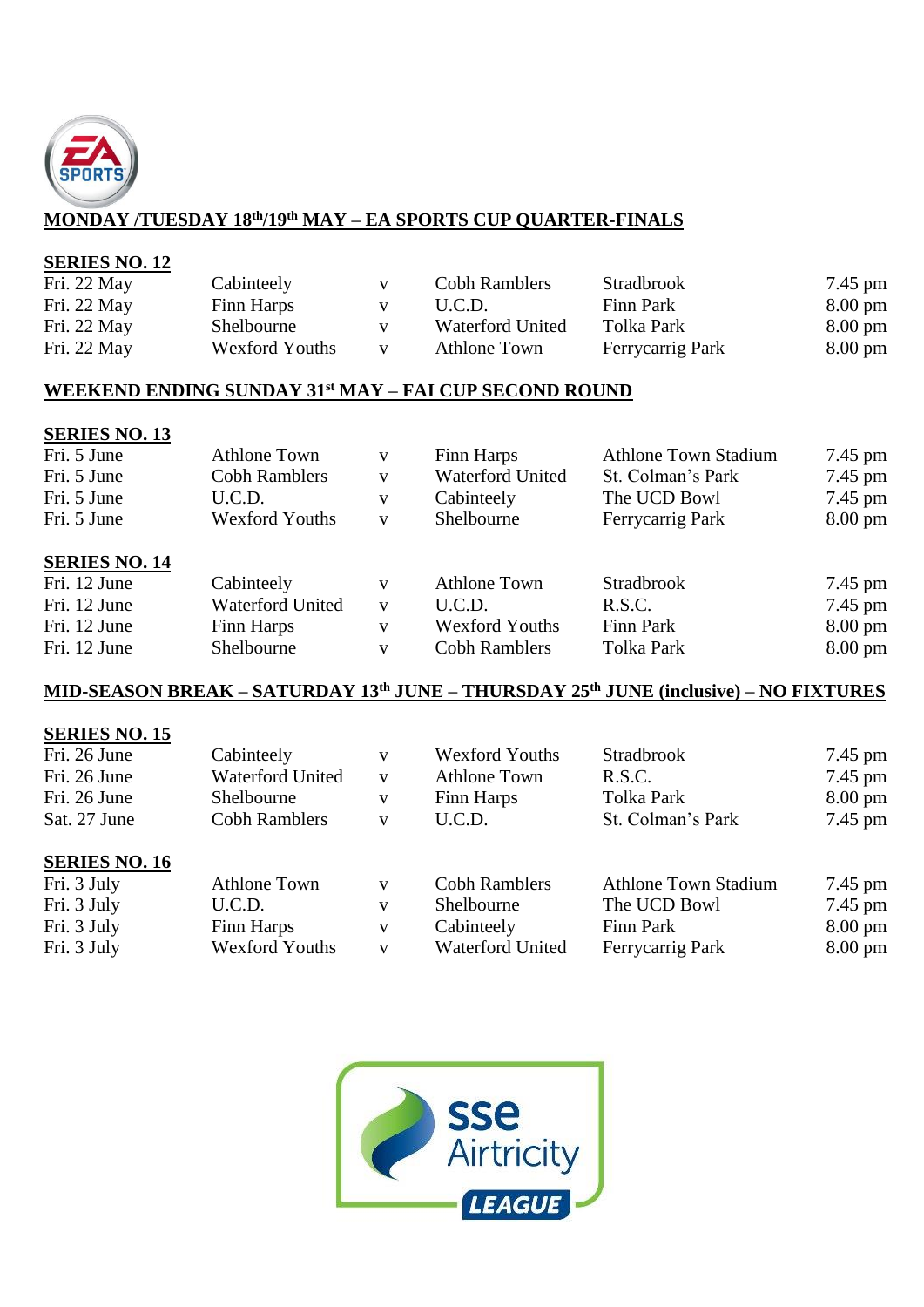| <b>SERIES NO. 17</b> |                         |              |                         |                             |                   |
|----------------------|-------------------------|--------------|-------------------------|-----------------------------|-------------------|
| Fri. 10 July         | Cabinteely              | V            | Shelbourne              | <b>Stradbrook</b>           | $7.45$ pm         |
| Fri. 10 July         | U.C.D.                  | V            | <b>Athlone Town</b>     | The UCD Bowl                | 7.45 pm           |
| Fri. 10 July         | Waterford United        | $\mathbf{V}$ | Finn Harps              | R.S.C.                      | $7.45$ pm         |
| Sat. 11 July         | <b>Cobh Ramblers</b>    | V            | <b>Wexford Youths</b>   | St. Colman's Park           | 7.45 pm           |
| <b>SERIES NO. 18</b> |                         |              |                         |                             |                   |
| Fri. 17 July         | Cabinteely              | V            | <b>Waterford United</b> | <b>Stradbrook</b>           | 7.45 pm           |
| Fri. 17 July         | Finn Harps              | V            | <b>Cobh Ramblers</b>    | Finn Park                   | $8.00 \text{ pm}$ |
| Fri. 17 July         | Shelbourne              | V            | <b>Athlone Town</b>     | <b>Tolka Park</b>           | $8.00 \text{ pm}$ |
| Fri. 17 July         | <b>Wexford Youths</b>   | V            | U.C.D.                  | Ferrycarrig Park            | 8.00 pm           |
| <b>SERIES NO. 19</b> |                         |              |                         |                             |                   |
| Fri. 24 July         | <b>Athlone Town</b>     | V            | <b>Wexford Youths</b>   | <b>Athlone Town Stadium</b> | 7.45 pm           |
| Fri. 24 July         | U.C.D.                  | V            | Finn Harps              | The UCD Bowl                | 7.45 pm           |
| Fri. 24 July         | <b>Waterford United</b> | $\mathbf{V}$ | Shelbourne              | R.S.C.                      | 7.45 pm           |
| Sat. 25 July         | <b>Cobh Ramblers</b>    | V            | Cabinteely              | St. Colman's Park           | 7.45 pm           |
| <b>SERIES NO. 20</b> |                         |              |                         |                             |                   |
| Fri. 31 July         | Cabinteely              | V            | U.C.D.                  | <b>Stradbrook</b>           | 7.45 pm           |
| Fri. 31 July         | <b>Waterford United</b> | V            | <b>Cobh Ramblers</b>    | R.S.C.                      | $7.45$ pm         |
| Fri. 31 July         | Finn Harps              | V            | <b>Athlone Town</b>     | Finn Park                   | $8.00 \text{ pm}$ |
| Fri. 31 July         | Shelbourne              | V            | <b>Wexford Youths</b>   | Tolka Park                  | $8.00 \text{ pm}$ |



## **MONDAY 3 rd AUGUST – EA SPORTS CUP SEMI-FINALS**

| Fri. 7 August        | <b>Athlone Town</b>   | V | Cabinteely              | <b>Athlone Town Stadium</b> | $7.45$ pm         |
|----------------------|-----------------------|---|-------------------------|-----------------------------|-------------------|
| Fri. 7 August        | U.C.D.                | V | <b>Waterford United</b> | The UCD Bowl                | $7.45$ pm         |
| Fri. 7 August        | <b>Wexford Youths</b> | V | Finn Harps              | Ferrycarrig Park            | $8.00 \text{ pm}$ |
| Sat. 8 August        | <b>Cobh Ramblers</b>  | V | Shelbourne              | St. Colman's Park           | $7.45$ pm         |
| <b>SERIES NO. 22</b> |                       |   |                         |                             |                   |
| Fri. 14 August       | <b>Athlone Town</b>   | V | <b>Waterford United</b> | <b>Athlone Town Stadium</b> | $7.45$ pm         |
| Fri. 14 August       | U.C.D                 | V | <b>Cobh Ramblers</b>    | The UCD Bowl                | $7.45$ pm         |
| Fri. 14 August       | Finn Harps            | V | Shelbourne              | Finn Park                   | $8.00 \text{ pm}$ |
| Fri. 14 August       | <b>Wexford Youths</b> | V | Cabinteely              | Ferrycarrig Park            | $8.00 \text{ pm}$ |

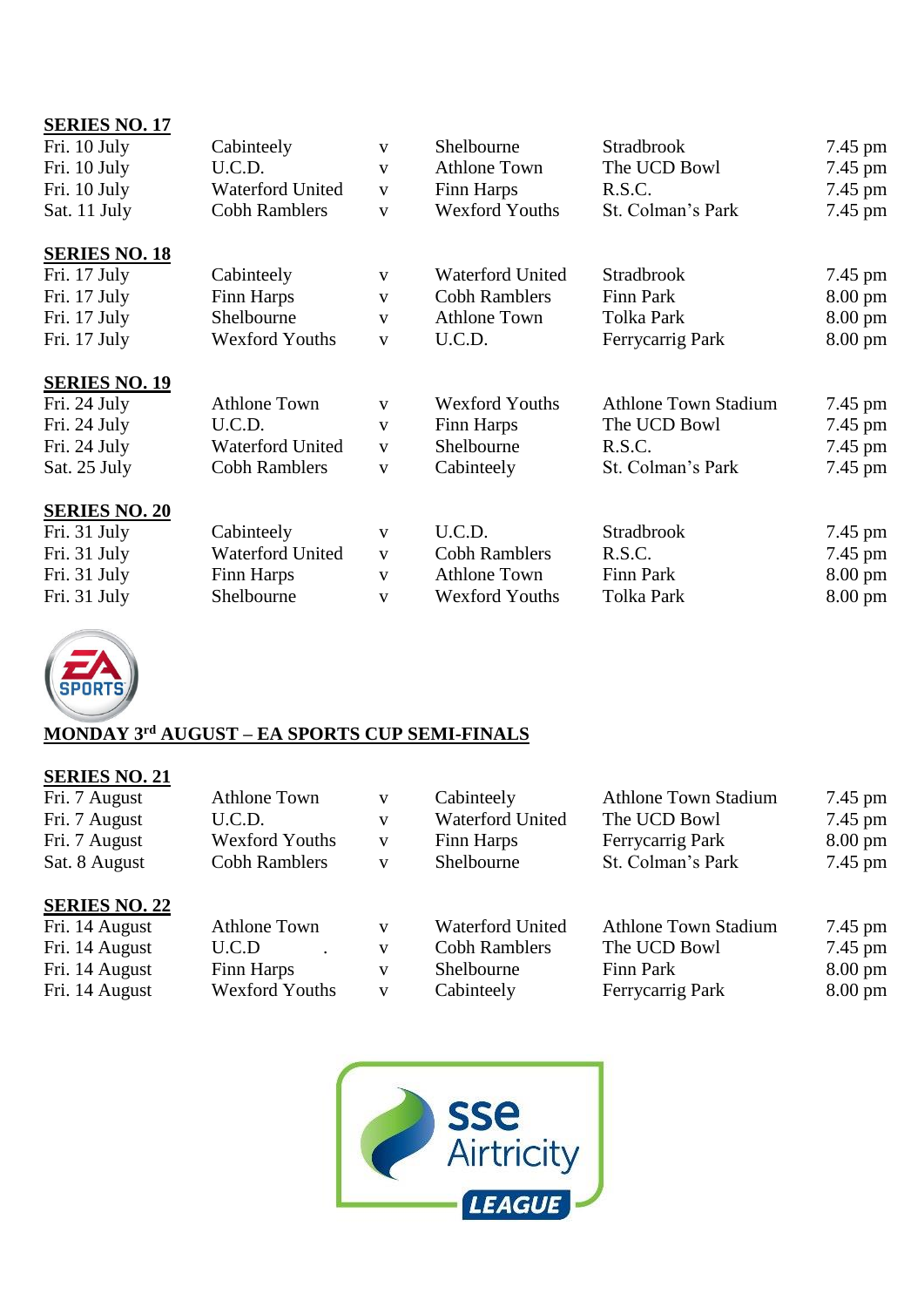## **WEEKEND ENDING SUNDAY 23 rd AUGUST – FAI CUP THIRD ROUND**

| <b>SERIES NO. 23</b> |                         |              |                         |                             |                   |
|----------------------|-------------------------|--------------|-------------------------|-----------------------------|-------------------|
| Fri. 28 August       | Cabinteely              | V            | Finn Harps              | <b>Stradbrook</b>           | 7.45 pm           |
| Fri. 28 August       | <b>Waterford United</b> | $\mathbf{V}$ | <b>Wexford Youths</b>   | R.S.C.                      | $7.45$ pm         |
| Fri. 28 August       | Shelbourne              | V            | U.C.D.                  | <b>Tolka Park</b>           | $8.00 \text{ pm}$ |
| Sat. 29 August       | <b>Cobh Ramblers</b>    | V            | <b>Athlone Town</b>     | St. Colman's Park           | $7.45$ pm         |
| <b>SERIES NO. 24</b> |                         |              |                         |                             |                   |
| Sat. 5 September     | <b>Athlone Town</b>     | $\mathbf{V}$ | U.C.D.                  | <b>Athlone Town Stadium</b> | <b>TBC</b>        |
| Sat. 5 September     | Finn Harps              | $\mathbf{V}$ | <b>Waterford United</b> | Finn Park                   | <b>TBC</b>        |
| Sat. 5 September     | Shelbourne              | V            | Cabinteely              | Tolka Park                  | <b>TBC</b>        |
| Sat. 5 September     | <b>Wexford Youths</b>   | V            | <b>Cobh Ramblers</b>    | Ferrycarrig Park            | <b>TBC</b>        |

#### **WEEKEND ENDING SUNDAY 13 th SEPTEMBER – FAI CUP QUARTER-FINALS**

#### **SERIES NO. 25**

| Fri. 18 September | Athlone Town     | V | <b>Shelbourne</b>     | <b>Athlone Town Stadium</b> | $7.45$ pm |
|-------------------|------------------|---|-----------------------|-----------------------------|-----------|
| Fri. 18 September | U.C.D.           |   | <b>Wexford Youths</b> | The UCD Bowl                | $7.45$ pm |
| Fri. 18 September | Waterford United |   | Cabinteely            | R.S.C.                      | $7.45$ pm |
| Sat. 19 September | Cobh Ramblers    |   | Finn Harps            | St. Colman's Park           | $7.45$ pm |



## **SATURDAY 19th SEPTEMBER – EA SPORTS CUP FINAL**

#### **SERIES NO. 26**

| Fri. 25 September | Cabinteely            | Cobh Ramblers    | Stradbrook       | 7.45 pm           |
|-------------------|-----------------------|------------------|------------------|-------------------|
| Fri. 25 September | Finn Harps            | U.C.D.           | Finn Park        | $8.00 \text{ pm}$ |
| Fri. 25 September | Shelbourne            | Waterford United | Tolka Park       | $8.00 \text{ pm}$ |
| Fri. 25 September | <b>Wexford Youths</b> | Athlone Town     | Ferrycarrig Park | $8.00 \text{ pm}$ |
|                   |                       |                  |                  |                   |

## **SUNDAY 4th OCTOBER – FAI CUP SEMI-FINALS**

| Fri. 9 October  | Athlone Town          | v | Finn Harps       | <b>Athlone Town Stadium</b> | 7.45 pm           |
|-----------------|-----------------------|---|------------------|-----------------------------|-------------------|
| Fri. 9 October  | U.C.D.                | v | Cabinteely       | The UCD Bowl                | $7.45$ pm         |
| Fri. 9 October  | <b>Wexford Youths</b> |   | Shelbourne       | Ferrycarrig Park            | $8.00 \text{ pm}$ |
| Sat. 10 October | Cobh Ramblers         | v | Waterford United | St. Colman's Park           | $7.45$ pm         |